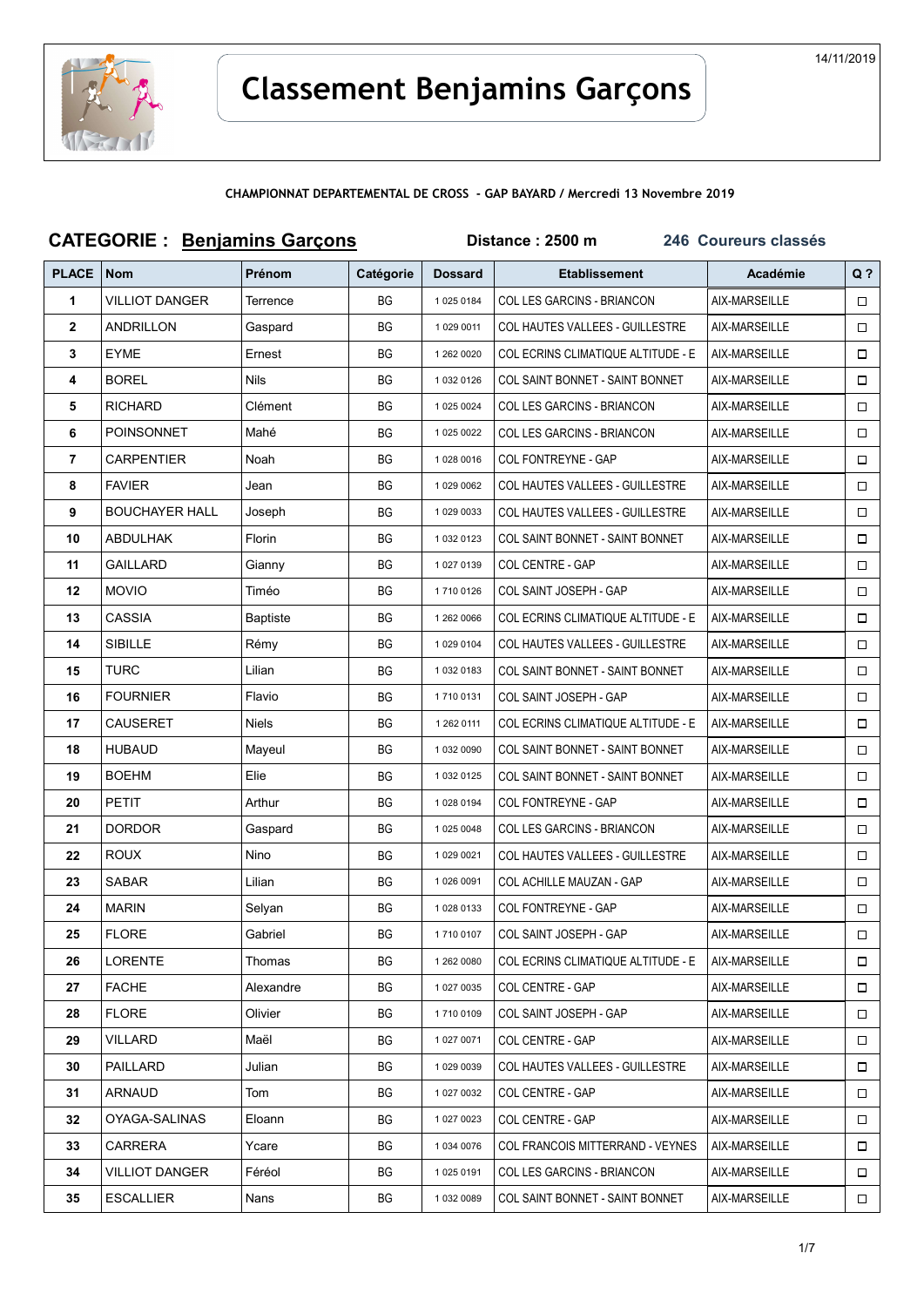## CATEGORIE : Benjamins Garçons **Distance : 2500 m** 246 Coureurs classés Q ? PLACE Nom | Prénom | Catégorie | Dossard Etablissement Académie 36 RUIZ Natan BG 1 025 0017 COL LES GARCINS - BRIANCON AIX-MARSEILLE  $\Box$ 37 JAUSSAUD Lilian BG 1 032 0064 COL SAINT BONNET - SAINT BONNET AIX-MARSEILLE  $\Box$ 38 AÏT-ARKOUB Naël BG 1 027 0029 COL CENTRE - GAP AIX-MARSEILLE  $\Box$ 39 ANCELLE Bastien Bastien BG 1 262 0026 COL ECRINS CLIMATIQUE ALTITUDE - E AIX-MARSEILLE  $\Box$ 40 PENA Yeral Res BG 1 028 0208 COL FONTREYNE - GAP AIX-MARSFILLE  $\Box$ 41 DAMON BOURCIER Baptiste BG 1029 0131 COL HAUTES VALLEES - GUILLESTRE AIX-MARSEILLE  $\Box$ 42 GOSSELIN Numael BG 1 032 0036 COL SAINT BONNET - SAINT BONNET AIX-MARSEILLE  $\Box$ 43 VAUCHEZ Titouan RG 1 034 0013 COL FRANCOIS MITTERRAND - VEYNES AIX-MARSEILLE  $\Box$ 44 JACONELLI Nils BG 1 262 0130 COL ECRINS CLIMATIQUE ALTITUDE - E AIX-MARSEILLE  $\Box$ 45 FERNANDEZ Louis BG 1 262 0107 COL ECRINS CLIMATIQUE ALTITUDE - E AIX-MARSEILLE  $\Box$ 46 BOREL Lois BG 1 027 0107 COL CENTRE - GAP AIX-MARSEILLE  $\Box$ 47 FLORE Laurent | BG | 1710 0108 COL SAINT JOSEPH - GAP | AIX-MARSEILLE  $\Box$ 48 EYMAR-DAUPHIN Tilio BG 1 032 0164 COL SAINT BONNET - SAINT BONNET AIX-MARSEILLE  $\Box$ 49 WAGNER Côme BG 1710 0038 COL SAINT JOSEPH - GAP AIX-MARSEILLE  $\Box$ 50 ARNAUD Carl BG 1 261 0103 COL VAUBAN - BRIANCON AIX-MARSEILLE  $\Box$ 51 CHAPUIS Lauric BG 1 262 0064 COL ECRINS CLIMATIQUE ALTITUDE - E AIX-MARSEILLE  $\Box$ 52 GIRAUD Tom Tom BG 1 035 0041 COL Collége Simone VEIL - LA BATIE NEU AIX-MARSEILLE  $\Box$ 53 HIESSE Rémi BG 1 710 0089 COL SAINT JOSEPH - GAP AIX-MARSEILLE  $\Box$ 54 GAUDY Leo RG 1034 0009 COL FRANCOIS MITTERRAND - VEYNES AIX-MARSEILLE  $\Box$ 55 COLOMBERO Roméo BG 1 025 0036 COL LES GARCINS - BRIANCON AIX-MARSEILLE  $\Box$ 56 ABOU Liam BG 1 025 0030 COL LES GARCINS - BRIANCON AIX-MARSEILLE  $\Box$ 57 JULIEN Mael BG 1 028 0204 COL FONTREYNE - GAP AIX-MARSEILLE  $\Box$ **58** HERMITTE Louis | BG 1 262 0129 COL ECRINS CLIMATIQUE ALTITUDE - E AIX-MARSEILLE  $\Box$ 59 HOSSZU Maxime BG 1 029 0065 COL HAUTES VALLEES - GUILLESTRE AIX-MARSEILLE  $\Box$ 60 GALLERINI Carlo BG 1 032 0103 COL SAINT BONNET - SAINT BONNET AIX-MARSEILLE  $\Box$ 61 GONIN Timéo BG 1 262 0021 COL ECRINS CLIMATIQUE ALTITUDE - E AIX-MARSEILLE  $\Box$ 62 GARREAU Axel BG 1 031 0031 COL LES GIRAUDES - L'ARGENTIERE BE AIX-MARSEILLE  $\Box$ 63 BORIE Alban BG 1 032 0109 COL SAINT BONNET - SAINT BONNET AIX-MARSEILLE  $\Box$ 64 NOUGARET Grégorie BG 1 025 0029 COL LES GARCINS - BRIANCON AIX-MARSEILLE  $\Box$ 65 JOUANNEAU-THELL Titouan BG 1 029 0022 COL HAUTES VALLEES - GUILLESTRE AIX-MARSEILLE  $\Box$ 66 BERNARDI Charles | BG 1 262 0084 COL ECRINS CLIMATIQUE ALTITUDE - E AIX-MARSEILLE  $\Box$ 67 SARRON Elouan BG 1 025 0018 COL LES GARCINS - BRIANCON AIX-MARSEILLE  $\Box$ 68 LIESNE Hugo BG 1262 0131 COL ECRINS CLIMATIQUE ALTITUDE - F AIX-MARSEILLE  $\Box$ 69 VENNERI Aimé BG 1 262 0177 COL ECRINS CLIMATIQUE ALTITUDE - E AIX-MARSEILLE  $\Box$ 70 BELLEGARDE Maxime RG 1 029 0130 COL HAUTES VALLEES - GUILLESTRE AIX-MARSEILLE  $\Box$ 71 COUSIN Fabien | BG 1 026 0038 COL ACHILLE MAUZAN - GAP | AIX-MARSEILLE  $\Box$ **72 GONFOND** Fabio RG 1 029 0098 COL HAUTES VALLEES - GUILLESTRE AIX-MARSEILLE  $\Box$ 73 KASPRZAK Alinoe BG 1 031 0048 COL LES GIRAUDES - L'ARGENTIERE BE AIX-MARSEILLE  $\Box$ **74 BERNARD Luis BG** 1 262 0070 COL ECRINS CLIMATIQUE ALTITUDE - E AIX-MARSEILLE  $\Box$ 75 DUPUIS Fabien BG 1 032 0133 COL SAINT BONNET - SAINT BONNET AIX-MARSEILLE  $\Box$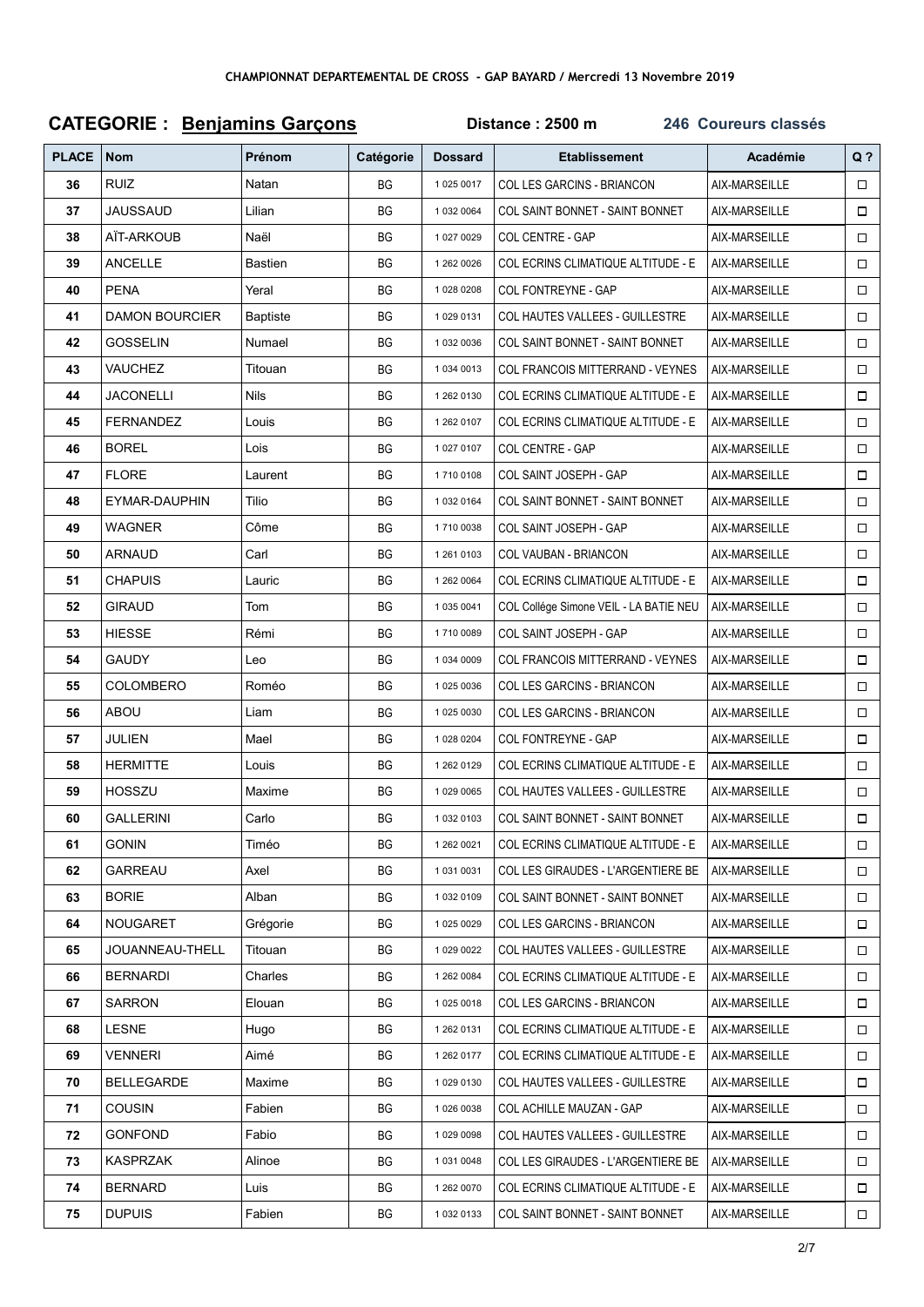| <b>CATEGORIE: Benjamins Garçons</b> |                       |          |           | Distance: 2500 m<br>246 Coureurs classés |                                           |               |                |  |
|-------------------------------------|-----------------------|----------|-----------|------------------------------------------|-------------------------------------------|---------------|----------------|--|
| <b>PLACE</b>                        | <b>Nom</b>            | Prénom   | Catégorie | <b>Dossard</b>                           | <b>Etablissement</b>                      | Académie      | Q <sub>2</sub> |  |
| 76                                  | <b>BILARDU</b>        | Timeo    | BG        | 1 035 0025                               | COL Collége Simone VEIL - LA BATIE NEU    | AIX-MARSEILLE | $\Box$         |  |
| 77                                  | <b>CHAIX</b>          | Tom      | BG        | 1 034 0018                               | COL FRANCOIS MITTERRAND - VEYNES          | AIX-MARSEILLE | $\Box$         |  |
| 78                                  | JAUSSAUD              | Ylan     | ВG        | 1 032 0029                               | <b>COL SAINT BONNET - SAINT BONNET</b>    | AIX-MARSEILLE | $\Box$         |  |
| 79                                  | RAUL                  | Quentin  | BG        | 1 032 0121                               | <b>COL SAINT BONNET - SAINT BONNET</b>    | AIX-MARSEILLE | $\Box$         |  |
| 80                                  | ALLOMBERT             | Yoan     | ВG        | 1 032 0122                               | COL SAINT BONNET - SAINT BONNET           | AIX-MARSEILLE | $\Box$         |  |
| 81                                  | <b>PALLAUD</b>        | Antoine  | BG        | 1 026 0089                               | COL ACHILLE MAUZAN - GAP                  | AIX-MARSEILLE | $\Box$         |  |
| 82                                  | <b>BARBAN</b>         | Martin   | BG        | 1 026 0050                               | COL ACHILLE MAUZAN - GAP                  | AIX-MARSEILLE | □              |  |
| 83                                  | <b>BAYLE</b>          | Malo     | ВG        | 10280199                                 | COL FONTREYNE - GAP                       | AIX-MARSEILLE | $\Box$         |  |
| 84                                  | <b>BETH</b>           | Zéphirin | ВG        | 1 262 0028                               | <b>COL ECRINS CLIMATIQUE ALTITUDE - E</b> | AIX-MARSEILLE | $\Box$         |  |
| 85                                  | DIELEN                | Nathan   | ВG        | 1 034 0007                               | <b>COL FRANCOIS MITTERRAND - VEYNES</b>   | AIX-MARSEILLE | $\Box$         |  |
| 86                                  | <b>PAROLA</b>         | Raphaël  | BG        | 1710 0043                                | COL SAINT JOSEPH - GAP                    | AIX-MARSEILLE | $\Box$         |  |
| 87                                  | <b>HILAIRE</b>        | Jules    | BG        | 1 261 0104                               | COL VAUBAN - BRIANCON                     | AIX-MARSEILLE | $\Box$         |  |
| 88                                  | <b>BLANCARD</b>       | Solal    | BG        | 1 032 0131                               | COL SAINT BONNET - SAINT BONNET           | AIX-MARSEILLE | □              |  |
| 89                                  | <b>LOUMAYE</b>        | Jules    | ВG        | 1 029 0093                               | <b>COL HAUTES VALLEES - GUILLESTRE</b>    | AIX-MARSEILLE | $\Box$         |  |
| 90                                  | VALA-VIAUX            | Lois     | ВG        | 1 032 0095                               | <b>COL SAINT BONNET - SAINT BONNET</b>    | AIX-MARSEILLE | $\Box$         |  |
| 91                                  | <b>MARCAIS</b>        | Mehdi    | ВG        | 1 026 0032                               | COL ACHILLE MAUZAN - GAP                  | AIX-MARSEILLE | $\Box$         |  |
| 92                                  | <b>COULOM</b>         | Louis    | BG        | 1 025 0004                               | COL LES GARCINS - BRIANCON                | AIX-MARSEILLE | $\Box$         |  |
| 93                                  | <b>MARTIN</b>         | Jules    | ВG        | 1 025 0041                               | COL LES GARCINS - BRIANCON                | AIX-MARSEILLE | $\Box$         |  |
| 94                                  | DEBRAUX               | Silas    | ВG        | 1 026 0087                               | COL ACHILLE MAUZAN - GAP                  | AIX-MARSEILLE | □              |  |
| 95                                  | <b>MOLLING</b>        | Julien   | ВG        | 1 036 0093                               | COL Marie Marvingt - TALLARD              | AIX-MARSEILLE | $\Box$         |  |
| 96                                  | <b>FLOUQUET</b>       | Keziah   | ВG        | 17100132                                 | COL SAINT JOSEPH - GAP                    | AIX-MARSEILLE | $\Box$         |  |
| 97                                  | LE DORAN              | Tom      | ВG        | 1 025 0207                               | COL LES GARCINS - BRIANCON                | AIX-MARSEILLE | $\Box$         |  |
| 98                                  | <b>MOREL</b>          | Naoel    | BG        | 1 028 0081                               | COL FONTREYNE - GAP                       | AIX-MARSEILLE |                |  |
| 99                                  | <b>JEANSELME</b>      | Antoine  | ВG        | 1 032 0101                               | COL SAINT BONNET - SAINT BONNET           | AIX-MARSEILLE | $\Box$         |  |
| 100                                 | <b>CHATANAY</b>       | Célestin | ВG        | 1 029 0132                               | COL HAUTES VALLEES - GUILLESTRE           | AIX-MARSEILLE |                |  |
| 101                                 | <b>LAGCHAIRI</b>      | Kael     | ВG        | 1 027 0138                               | COL CENTRE - GAP                          | AIX-MARSEILLE | □              |  |
| 102                                 | <b>BOBILLIER</b>      | Esteban  | ВG        | 1 032 0127                               | <b>COL SAINT BONNET - SAINT BONNET</b>    | AIX-MARSEILLE | $\Box$         |  |
| 103                                 | <b>BOUCHER-MICHEL</b> | Alexis   | ВG        | 1 029 0107                               | <b>COL HAUTES VALLEES - GUILLESTRE</b>    | AIX-MARSEILLE |                |  |
| 104                                 | <b>SCHNEIDER</b>      | Mahé     | BG        | 1 026 0118                               | COL ACHILLE MAUZAN - GAP                  | AIX-MARSEILLE | $\Box$         |  |
| 105                                 | <b>MIFSUD</b>         | Antoine  | ВG        | 1 026 0033                               | COL ACHILLE MAUZAN - GAP                  | AIX-MARSEILLE | Ω.             |  |
| 106                                 | <b>PAGES</b>          | Killian  | ВG        | 1 028 0037                               | COL FONTREYNE - GAP                       | AIX-MARSEILLE |                |  |
| 107                                 | <b>DAIRE</b>          | Roch     | BG        | 1 034 0025                               | <b>COL FRANCOIS MITTERRAND - VEYNES</b>   | AIX-MARSEILLE | Π.             |  |
| 108                                 | <b>FOURNIER</b>       | Hugo     | ВG        | 1 029 0086                               | <b>COL HAUTES VALLEES - GUILLESTRE</b>    | AIX-MARSEILLE | $\Box$         |  |
| 109                                 | <b>MILJANOVIC</b>     | Marco    | ВG        | 17100135                                 | COL SAINT JOSEPH - GAP                    | AIX-MARSEILLE |                |  |
| 110                                 | <b>GRUBER</b>         | Noan     | BG        | 1 025 0119                               | COL LES GARCINS - BRIANCON                | AIX-MARSEILLE | $\Box$         |  |
| 111                                 | DROUAULT              | Lucas    | ВG        | 1 035 0093                               | COL Collége Simone VEIL - LA BATIE NEU    | AIX-MARSEILLE | □              |  |
| 112                                 | <b>MOTTE</b>          | Joan     | BG        | 1 032 0100                               | COL SAINT BONNET - SAINT BONNET           | AIX-MARSEILLE | □              |  |
| 113                                 | <b>COINTE</b>         | Louis    | BG        | 1 032 0106                               | COL SAINT BONNET - SAINT BONNET           | AIX-MARSEILLE | □              |  |
| 114                                 | <b>BOREL</b>          | Mahe     | BG        | 1 028 0152                               | COL FONTREYNE - GAP                       | AIX-MARSEILLE | $\Box$         |  |
| 115                                 | <b>MONLEZUN</b>       | Axel     | BG        | 1 262 0040                               | COL ECRINS CLIMATIQUE ALTITUDE - E        | AIX-MARSEILLE | $\Box$         |  |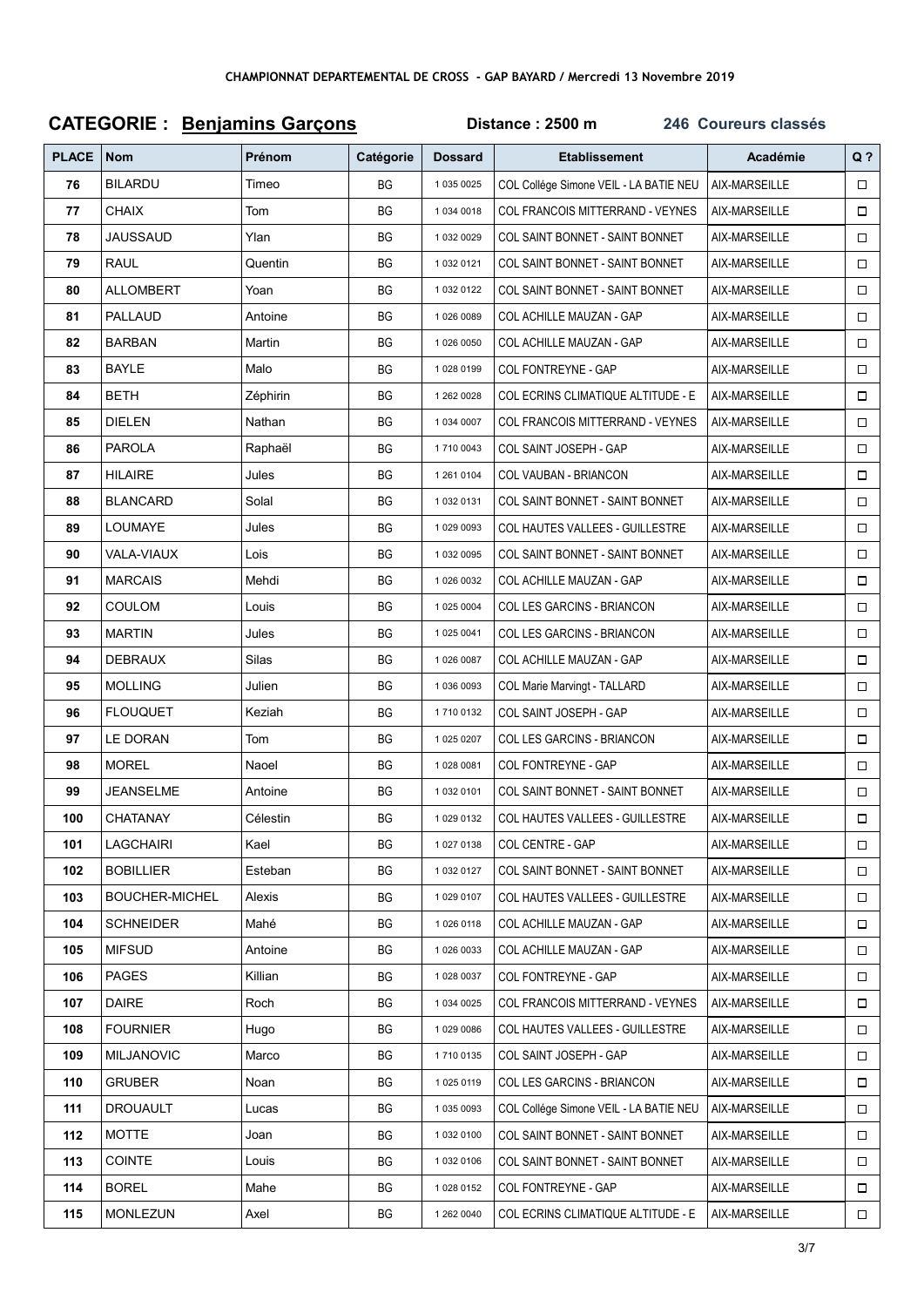| <b>CATEGORIE : Benjamins Garçons</b> |                          |         |           | Distance: 2500 m<br>246 Coureurs classés |                                           |               |                |  |
|--------------------------------------|--------------------------|---------|-----------|------------------------------------------|-------------------------------------------|---------------|----------------|--|
| <b>PLACE</b>                         | $\sqrt{\frac{1}{1}}$ Nom | Prénom  | Catégorie | <b>Dossard</b>                           | <b>Etablissement</b>                      | Académie      | Q <sub>2</sub> |  |
| 116                                  | TRAN-NO                  | Etienne | BG        | 1 030 0022                               | COL HAUTS DE PLAINE - LARAGNE MON         | AIX-MARSEILLE | $\Box$         |  |
| 117                                  | <b>MORGANT</b>           | Paul    | <b>BG</b> | 1 031 0090                               | COL LES GIRAUDES - L'ARGENTIERE BE        | AIX-MARSEILLE | $\Box$         |  |
| 118                                  | <b>PERIGNON</b>          | Jules   | ВG        | 1 025 0051                               | COL LES GARCINS - BRIANCON                | AIX-MARSEILLE | $\Box$         |  |
| 119                                  | <b>CROSBY</b>            | Ewan    | BG        | 1 025 0052                               | COL LES GARCINS - BRIANCON                | AIX-MARSEILLE | $\Box$         |  |
| 120                                  | ANDRILLON                | Joseph  | BG        | 1 029 0030                               | COL HAUTES VALLEES - GUILLESTRE           | AIX-MARSEILLE | $\Box$         |  |
| 121                                  | <b>RUEL</b>              | Noé     | BG        | 1710 0016                                | COL SAINT JOSEPH - GAP                    | AIX-MARSEILLE | $\Box$         |  |
| 122                                  | <b>CHAIX</b>             | Evan    | <b>BG</b> | 1710 0015                                | COL SAINT JOSEPH - GAP                    | AIX-MARSEILLE | □              |  |
| 123                                  | <b>DUCHESNE</b>          | Rudy    | ВG        | 1 026 0049                               | COL ACHILLE MAUZAN - GAP                  | AIX-MARSEILLE | □              |  |
| 124                                  | <b>COTTE</b>             | Loris   | <b>BG</b> | 1 0 34 0 0 28                            | <b>COL FRANCOIS MITTERRAND - VEYNES</b>   | AIX-MARSEILLE | $\Box$         |  |
| 125                                  | <b>ALAMI</b>             | Sofiane | ВG        | 1 034 0082                               | COL FRANCOIS MITTERRAND - VEYNES          | AIX-MARSEILLE | □              |  |
| 126                                  | CHAIX                    | Gael    | BG        | 1 032 0088                               | <b>COL SAINT BONNET - SAINT BONNET</b>    | AIX-MARSEILLE | $\Box$         |  |
| 127                                  | HUET                     | Gabin   | BG        | 1 029 0089                               | <b>COL HAUTES VALLEES - GUILLESTRE</b>    | AIX-MARSEILLE | $\Box$         |  |
| 128                                  | <b>BLANDO</b>            | Clovis  | ВG        | 1 025 0033                               | <b>COL LES GARCINS - BRIANCON</b>         | AIX-MARSEILLE | □              |  |
| 129                                  | VELAY                    | Ismael  | ВG        | 1 262 0136                               | <b>COL ECRINS CLIMATIQUE ALTITUDE - E</b> | AIX-MARSEILLE | 0              |  |
| 130                                  | DANGEL-ARBONNIE          | Noe     | ВG        | 1 032 0186                               | COL SAINT BONNET - SAINT BONNET           | AIX-MARSEILLE | $\Box$         |  |
| 131                                  | CHEVALIER                | Donovan | ВG        | 1 032 0187                               | COL SAINT BONNET - SAINT BONNET           | AIX-MARSEILLE | $\Box$         |  |
| 132                                  | <b>GASQUET</b>           | Louis   | ВG        | 1 262 0126                               | <b>COL ECRINS CLIMATIQUE ALTITUDE - E</b> | AIX-MARSEILLE | $\Box$         |  |
| 133                                  | <b>BRUNET</b>            | Malley  | BG        | 1 025 0163                               | COL LES GARCINS - BRIANCON                | AIX-MARSEILLE | $\Box$         |  |
| 134                                  | <b>MACIEJOWSKI</b>       | Artur   | ВG        | 1 032 0004                               | COL SAINT BONNET - SAINT BONNET           | AIX-MARSEILLE | □              |  |
| 135                                  | <b>ENGILBERGE</b>        | Leon    | ВG        | 1 031 0045                               | COL LES GIRAUDES - L'ARGENTIERE BE        | AIX-MARSEILLE | □              |  |
| 136                                  | <b>DIDIER</b>            | Marceau | BG        | 1 262 0124                               | <b>COL ECRINS CLIMATIQUE ALTITUDE - E</b> | AIX-MARSEILLE | $\Box$         |  |
| 137                                  | GILLET-PELLEGRI          | Hugo    | BG        | 1 026 0030                               | COL ACHILLE MAUZAN - GAP                  | AIX-MARSEILLE | □              |  |
| 138                                  | GALLAND                  | Yanaël  | BG        | 1 032 0046                               | COL SAINT BONNET - SAINT BONNET           | AIX-MARSEILLE |                |  |
| 139                                  | JOUBERT                  | Nolan   | ВG        | 1 028 0201                               | COL FONTREYNE - GAP                       | AIX-MARSEILLE | □              |  |
| 140                                  | <b>MIEGGE</b>            | Mattéo  | ВG        | 1 029 0137                               | COL HAUTES VALLEES - GUILLESTRE           | AIX-MARSEILLE |                |  |
| 141                                  | <b>PERRON</b>            | Alexis  | ВG        | 1 029 0068                               | <b>COL HAUTES VALLEES - GUILLESTRE</b>    | AIX-MARSEILLE | □              |  |
| 142                                  | <b>PAYOT</b>             | Teva    | ВG        | 1 034 0029                               | <b>COL FRANCOIS MITTERRAND - VEYNES</b>   | AIX-MARSEILLE | $\Box$         |  |
| 143                                  | <b>FRANCOIS</b>          | Marius  | BG        | 1 029 0034                               | COL HAUTES VALLEES - GUILLESTRE           | AIX-MARSEILLE |                |  |
| 144                                  | <b>MORETTI</b>           | Lilan   | BG        | 1 261 0042                               | COL VAUBAN - BRIANCON                     | AIX-MARSEILLE | $\Box$         |  |
| 145                                  | <b>CLAVEAU</b>           | Timothé | BG        | 1 025 0035                               | COL LES GARCINS - BRIANCON                | AIX-MARSEILLE |                |  |
| 146                                  | <b>PRATO</b>             | Lucas   | BG        | 1 025 0043                               | COL LES GARCINS - BRIANCON                | AIX-MARSEILLE | 0              |  |
| 147                                  | <b>FALLET</b>            | Mathieu | BG        | 1 025 0112                               | COL LES GARCINS - BRIANCON                | AIX-MARSEILLE | □              |  |
| 148                                  | <b>DURAND</b>            | Enzo    | ВG        | 1 034 0002                               | COL FRANCOIS MITTERRAND - VEYNES          | AIX-MARSEILLE | $\Box$         |  |
| 149                                  | <b>BAILLON</b>           | Gael    | BG        | 1 262 0058                               | COL ECRINS CLIMATIQUE ALTITUDE - E        | AIX-MARSEILLE |                |  |
| 150                                  | NAGEL-VILLAREAL          | Samuel  | BG        | 1 025 0174                               | COL LES GARCINS - BRIANCON                | AIX-MARSEILLE | $\Box$         |  |
| 151                                  | <b>GIACOBI</b>           | Mael    | BG        | 1 029 0035                               | <b>COL HAUTES VALLEES - GUILLESTRE</b>    | AIX-MARSEILLE | □              |  |
| 152                                  | <b>BLANC</b>             | Marien  | BG        | 1 029 0032                               | <b>COL HAUTES VALLEES - GUILLESTRE</b>    | AIX-MARSEILLE | □              |  |
| 153                                  | <b>FAURE BRAC</b>        | Dorian  | BG        | 1 261 0089                               | COL VAUBAN - BRIANCON                     | AIX-MARSEILLE | $\Box$         |  |
| 154                                  | CHASSING                 | Malik   | BG        | 1 031 0042                               | COL LES GIRAUDES - L'ARGENTIERE BE        | AIX-MARSEILLE |                |  |
| 155                                  | <b>VITA</b>              | Enzo    | BG        | 1 029 0105                               | COL HAUTES VALLEES - GUILLESTRE           | AIX-MARSEILLE | $\Box$         |  |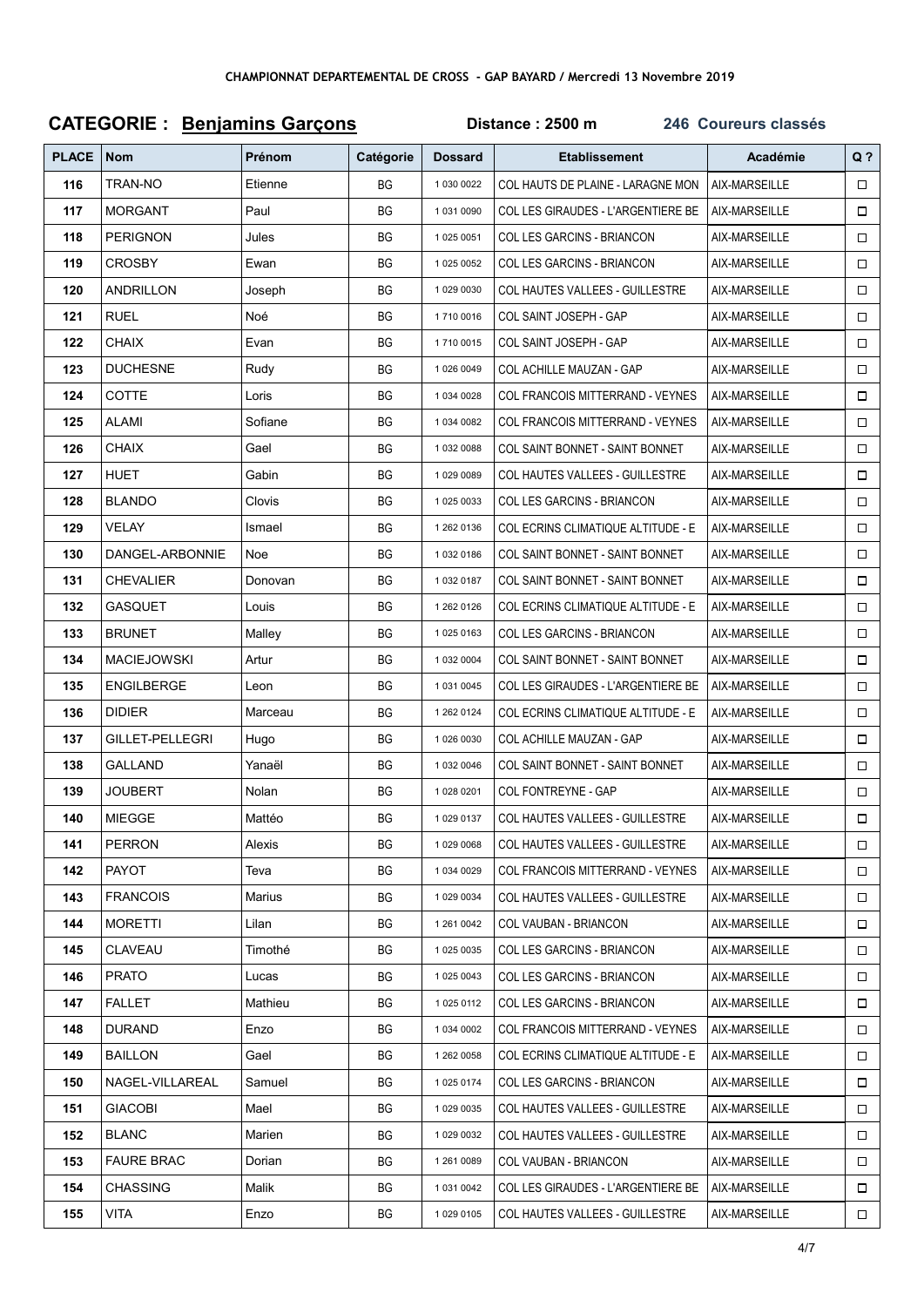|              | <b>CATEGORIE : Benjamins Garçons</b> |               |           | Distance: 2500 m<br>246 Coureurs classés |                                           |               |        |  |
|--------------|--------------------------------------|---------------|-----------|------------------------------------------|-------------------------------------------|---------------|--------|--|
| <b>PLACE</b> | <b>Nom</b>                           | <b>Prénom</b> | Catégorie | <b>Dossard</b>                           | <b>Etablissement</b>                      | Académie      | $Q$ ?  |  |
| 156          | <b>MAS</b>                           | Pierre        | BG        | 1 262 0132                               | <b>COL ECRINS CLIMATIQUE ALTITUDE - E</b> | AIX-MARSEILLE | $\Box$ |  |
| 157          | <b>JOUSSELME</b>                     | Théo          | BG        | 1 029 0099                               | <b>COL HAUTES VALLEES - GUILLESTRE</b>    | AIX-MARSEILLE | □      |  |
| 158          | <b>TICAR</b>                         | Niels         | BG        | 1 032 0130                               | COL SAINT BONNET - SAINT BONNET           | AIX-MARSEILLE | $\Box$ |  |
| 159          | JULIA                                | Timoté        | ВG        | 1710 0070                                | COL SAINT JOSEPH - GAP                    | AIX-MARSEILLE | $\Box$ |  |
| 160          | <b>DUFOUR</b>                        | Jules         | BG        | 1 025 0005                               | COL LES GARCINS - BRIANCON                | AIX-MARSEILLE | $\Box$ |  |
| 161          | MAILLET                              | Loïc          | BG        | 1 025 0040                               | COL LES GARCINS - BRIANCON                | AIX-MARSEILLE | $\Box$ |  |
| 162          | <b>MEYER</b>                         | Sacha         | ВG        | 1 032 0092                               | <b>COL SAINT BONNET - SAINT BONNET</b>    | AIX-MARSEILLE | $\Box$ |  |
| 163          | <b>ROVELLA</b>                       | Lyliaad       | ВG        | 1 035 0098                               | COL Collége Simone VEIL - LA BATIE NEU    | AIX-MARSEILLE | $\Box$ |  |
| 164          | <b>LEVREL</b>                        | Loris         | BG        | 1 026 0031                               | COL ACHILLE MAUZAN - GAP                  | AIX-MARSEILLE | $\Box$ |  |
| 165          | <b>ESCALLIER</b>                     | Simon         | ВG        | 1 032 0096                               | <b>COL SAINT BONNET - SAINT BONNET</b>    | AIX-MARSEILLE | $\Box$ |  |
| 166          | <b>GRENOT</b>                        | Samuel        | ВG        | 1 262 0127                               | COL ECRINS CLIMATIQUE ALTITUDE - E        | AIX-MARSEILLE | $\Box$ |  |
| 167          | ROUSSIN-BOUCHAR                      | Romain        | ВG        | 1 026 0034                               | COL ACHILLE MAUZAN - GAP                  | AIX-MARSEILLE | $\Box$ |  |
| 168          | <b>FOURNIER-BESSON</b>               | Noah          | ВG        | 1 029 0063                               | <b>COL HAUTES VALLEES - GUILLESTRE</b>    | AIX-MARSEILLE | $\Box$ |  |
| 169          | <b>PIOT</b>                          | Nolhan        | BG        | 1 026 0053                               | COL ACHILLE MAUZAN - GAP                  | AIX-MARSEILLE | □      |  |
| 170          | VAZQUEZ-GUARNIC                      | Maël          | BG        | 1 026 0036                               | COL ACHILLE MAUZAN - GAP                  | AIX-MARSEILLE | $\Box$ |  |
| 171          | <b>FAURE</b>                         | Solal         | ВG        | 1 261 0092                               | COL VAUBAN - BRIANCON                     | AIX-MARSEILLE | $\Box$ |  |
| 172          | <b>ESCALLIER</b>                     | Kilian        | ВG        | 1 026 0029                               | COL ACHILLE MAUZAN - GAP                  | AIX-MARSEILLE | $\Box$ |  |
| 173          | <b>BOUKHECHBA</b>                    | Yahia         | ВG        | 10250197                                 | COL LES GARCINS - BRIANCON                | AIX-MARSEILLE | $\Box$ |  |
| 174          | <b>ROSTAN</b>                        | Etan          | ВG        | 1 262 0025                               | COL ECRINS CLIMATIQUE ALTITUDE - E        | AIX-MARSEILLE | $\Box$ |  |
| 175          | <b>BROCHIER</b>                      | Arthur        | BG        | 1 035 0034                               | COL Collége Simone VEIL - LA BATIE NEU    | AIX-MARSEILLE |        |  |
| 176          | <b>BERLIOZ</b>                       | Romeo         | BG        | 1 261 0043                               | <b>COL VAUBAN - BRIANCON</b>              | AIX-MARSEILLE | $\Box$ |  |
| 177          | AS                                   | Theo          | ВG        | 1 261 0087                               | <b>COL VAUBAN - BRIANCON</b>              | AIX-MARSEILLE | $\Box$ |  |
| 178          | <b>PUTOTO</b>                        | Enzo          | ВG        | 1 262 0133                               | <b>COL ECRINS CLIMATIQUE ALTITUDE - E</b> | AIX-MARSEILLE | $\Box$ |  |
| 179          | CAIRE                                | Gaspard       | ВG        | 1 031 0041                               | COL LES GIRAUDES - L'ARGENTIERE BE        | AIX-MARSEILLE | $\Box$ |  |
| 180          | LEBARAZER                            | Antoine       | ВG        | 1 025 0039                               | COL LES GARCINS - BRIANCON                | AIX-MARSEILLE | $\Box$ |  |
| 181          | <b>JACQUOT</b>                       | Timoté        | ВG        | 1 262 0022                               | <b>COL ECRINS CLIMATIQUE ALTITUDE - E</b> | AIX-MARSEILLE | □      |  |
| 182          | <b>BADEA</b>                         | Mihnea        | ВG        | 1 025 0118                               | COL LES GARCINS - BRIANCON                | AIX-MARSEILLE | $\Box$ |  |
| 183          | <b>FISCHER</b>                       | Victor        | ВG        | 1 025 0020                               | COL LES GARCINS - BRIANCON                | AIX-MARSEILLE | $\Box$ |  |
| 184          | <b>JUBERT</b>                        | Edouard       | BG        | 1710 0061                                | COL SAINT JOSEPH - GAP                    | AIX-MARSEILLE | □      |  |
| 185          | <b>BEAURAIN</b>                      | Mathis        | ВG        | 1 029 0031                               | COL HAUTES VALLEES - GUILLESTRE           | AIX-MARSEILLE | $\Box$ |  |
| 186          | <b>BAENTS</b>                        | Yohen         | BG        | 1 031 0062                               | COL LES GIRAUDES - L'ARGENTIERE BE        | AIX-MARSEILLE |        |  |
| 187          | <b>URSO</b>                          | Emerik        | ВG        | 1 025 0046                               | COL LES GARCINS - BRIANCON                | AIX-MARSEILLE | □      |  |
| 188          | ONOL LANG                            | Thomas        | ВG        | 1 025 0027                               | COL LES GARCINS - BRIANCON                | AIX-MARSEILLE | $\Box$ |  |
| 189          | NOGUER-RODRIGU                       | Julian        | ВG        | 1 034 0032                               | COL FRANCOIS MITTERRAND - VEYNES          | AIX-MARSEILLE | $\Box$ |  |
| 190          | MASSE                                | Noé           | BG        | 1 026 0039                               | COL ACHILLE MAUZAN - GAP                  | AIX-MARSEILLE |        |  |
| 191          | <b>CHARTON</b>                       | Youenn        | BG        | 1 031 0084                               | COL LES GIRAUDES - L'ARGENTIERE BE        | AIX-MARSEILLE |        |  |
| 192          | <b>BERAUD</b>                        | Mathis        | ВG        | 1 025 0032                               | COL LES GARCINS - BRIANCON                | AIX-MARSEILLE | $\Box$ |  |
| 193          | <b>PORTIER</b>                       | Gaspard       | ВG        | 1 025 0042                               | COL LES GARCINS - BRIANCON                | AIX-MARSEILLE | $\Box$ |  |
| 194          | <b>RIVA</b>                          | Benjamin      | ВG        | 1 025 0015                               | COL LES GARCINS - BRIANCON                | AIX-MARSEILLE | $\Box$ |  |
| 195          | <b>VICHERY</b>                       | Aaron         | BG        | 1 033 0028                               | COL Alexandre CORREARD - SERRES           | AIX-MARSEILLE | $\Box$ |  |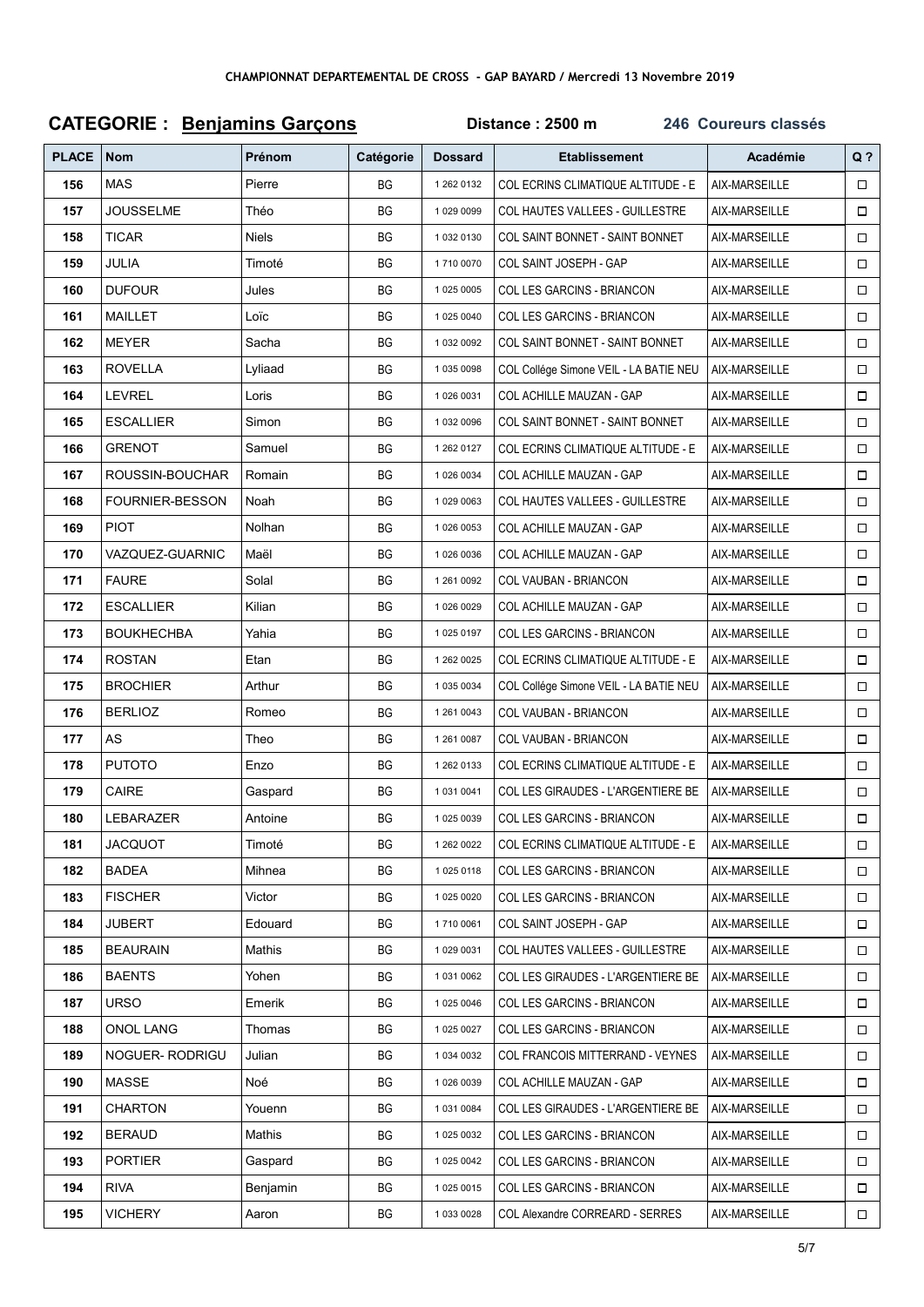| <b>CATEGORIE : Benjamins Garçons</b> |                        |               |           | Distance: 2500 m<br>246 Coureurs classés |                                        |               |        |  |
|--------------------------------------|------------------------|---------------|-----------|------------------------------------------|----------------------------------------|---------------|--------|--|
| <b>PLACE</b>                         | <b>Nom</b>             | <b>Prénom</b> | Catégorie | <b>Dossard</b>                           | <b>Etablissement</b>                   | Académie      | $Q$ ?  |  |
| 196                                  | <b>IMBERT</b>          | Nolan         | BG        | 1 032 0102                               | <b>COL SAINT BONNET - SAINT BONNET</b> | AIX-MARSEILLE | $\Box$ |  |
| 197                                  | VASSEL                 | Martin        | BG        | 1 029 0040                               | <b>COL HAUTES VALLEES - GUILLESTRE</b> | AIX-MARSEILLE | □      |  |
| 198                                  | <b>VARROT</b>          | Liam          | BG        | 1 031 0052                               | COL LES GIRAUDES - L'ARGENTIERE BE     | AIX-MARSEILLE | $\Box$ |  |
| 199                                  | LEGUAY                 | Yohan         | ВG        | 1 026 0104                               | COL ACHILLE MAUZAN - GAP               | AIX-MARSEILLE | $\Box$ |  |
| 200                                  | MAZA-GEULIN            | Gaspard       | BG        | 10250168                                 | COL LES GARCINS - BRIANCON             | AIX-MARSEILLE | $\Box$ |  |
| 201                                  | <b>ESPITALLIER</b>     | Mathieu       | ВG        | 1 032 0105                               | <b>COL SAINT BONNET - SAINT BONNET</b> | AIX-MARSEILLE | $\Box$ |  |
| 202                                  | <b>CROUZET</b>         | Ayrton        | BG        | 10260101                                 | COL ACHILLE MAUZAN - GAP               | AIX-MARSEILLE | $\Box$ |  |
| 203                                  | <b>TERPEND</b>         | Thomas        | ВG        | 1 032 0172                               | COL SAINT BONNET - SAINT BONNET        | AIX-MARSEILLE | □      |  |
| 204                                  | <b>JULLIEN</b>         | Tom           | BG        | 1 031 0083                               | COL LES GIRAUDES - L'ARGENTIERE BE     | AIX-MARSEILLE | $\Box$ |  |
| 205                                  | <b>ROCHERY</b>         | Tom           | ВG        | 1 262 0135                               | COL ECRINS CLIMATIQUE ALTITUDE - E     | AIX-MARSEILLE | $\Box$ |  |
| 206                                  | VAREILLE               | Yann          | ВG        | 10310100                                 | COL LES GIRAUDES - L'ARGENTIERE BE     | AIX-MARSEILLE | $\Box$ |  |
| 207                                  | <b>POHIER</b>          | Matteo        | ВG        | 1 261 0048                               | <b>COL VAUBAN - BRIANCON</b>           | AIX-MARSEILLE | $\Box$ |  |
| 208                                  | <b>GRANET MOREAU</b>   | Gabin         | ВG        | 1 031 0032                               | COL LES GIRAUDES - L'ARGENTIERE BE     | AIX-MARSEILLE | $\Box$ |  |
| 209                                  | <b>PIERRE</b>          | Justin        | BG        | 1 031 0036                               | COL LES GIRAUDES - L'ARGENTIERE BE     | AIX-MARSEILLE | □      |  |
| 210                                  | <b>REYNAUD</b>         | Nicolas       | BG        | 1 026 0054                               | COL ACHILLE MAUZAN - GAP               | AIX-MARSEILLE | $\Box$ |  |
| 211                                  | <b>ALBERTINI</b>       | Liam          | ВG        | 1 033 0026                               | COL Alexandre CORREARD - SERRES        | AIX-MARSEILLE | $\Box$ |  |
| 212                                  | SALAUN                 | Maxence       | ВG        | 1 032 0098                               | <b>COL SAINT BONNET - SAINT BONNET</b> | AIX-MARSEILLE | $\Box$ |  |
| 213                                  | <b>MOURRE</b>          | Louis         | ВG        | 1 033 0025                               | COL Alexandre CORREARD - SERRES        | AIX-MARSEILLE | $\Box$ |  |
| 214                                  | <b>FONTAINE</b>        | Quentin       | BG        | 1 025 0006                               | COL LES GARCINS - BRIANCON             | AIX-MARSEILLE | $\Box$ |  |
| 215                                  | <b>PAGES</b>           | Gaetan        | BG        | 1 035 0060                               | COL Collége Simone VEIL - LA BATIE NEU | AIX-MARSEILLE |        |  |
| 216                                  | THILLET                | Nathan        | BG        | 1 029 0090                               | COL HAUTES VALLEES - GUILLESTRE        | AIX-MARSEILLE | $\Box$ |  |
| 217                                  | <b>PAPET</b>           | Ange          | ВG        | 1 032 0132                               | COL SAINT BONNET - SAINT BONNET        | AIX-MARSEILLE | $\Box$ |  |
| 218                                  | FOURNIER-BIDOZ         | Shaun         | ВG        | 1 032 0030                               | <b>COL SAINT BONNET - SAINT BONNET</b> | AIX-MARSEILLE | $\Box$ |  |
| 219                                  | <b>BARNEAUD</b>        | Hugo          | ВG        | 1 035 0047                               | COL Collége Simone VEIL - LA BATIE NEU | AIX-MARSEILLE | $\Box$ |  |
| 220                                  | <b>GANGEMI</b>         | Lorenzo       | ВG        | 1 035 0097                               | COL Collége Simone VEIL - LA BATIE NEU | AIX-MARSEILLE | $\Box$ |  |
| 221                                  | <b>LECLERC</b>         | Pierrot       | ВG        | 1 029 0080                               | COL HAUTES VALLEES - GUILLESTRE        | AIX-MARSEILLE | $\Box$ |  |
| 222                                  | <b>GHENIM</b>          | Nabil         | BG        | 1 262 0114                               | COL ECRINS CLIMATIQUE ALTITUDE - E     | AIX-MARSEILLE | $\Box$ |  |
| 223                                  | VANDRUEN               | Faya          | BG        | 1 029 0079                               | COL HAUTES VALLEES - GUILLESTRE        | AIX-MARSEILLE |        |  |
| 224                                  | <b>COLOMBANI</b>       | Romain        | BG        | 1 026 0028                               | COL ACHILLE MAUZAN - GAP               | AIX-MARSEILLE | $\Box$ |  |
| 225                                  | <b>JEAN DE LAGILLA</b> | Alexie        | BG        | 1 035 0061                               | COL Collége Simone VEIL - LA BATIE NEU | AIX-MARSEILLE | $\Box$ |  |
| 226                                  | <b>ROBINI</b>          | Sevan         | ВG        | 1 262 0134                               | COL ECRINS CLIMATIQUE ALTITUDE - E     | AIX-MARSEILLE |        |  |
| 227                                  | HASNAOUI               | Césaire       | ВG        | 1 026 0059                               | COL ACHILLE MAUZAN - GAP               | AIX-MARSEILLE | $\Box$ |  |
| 228                                  | <b>BUCHET</b>          | Louis         | ВG        | 1 031 0040                               | COL LES GIRAUDES - L'ARGENTIERE BE     | AIX-MARSEILLE |        |  |
| 229                                  | <b>DELAUP MARIE</b>    | Parys         | ВG        | 1 031 0061                               | COL LES GIRAUDES - L'ARGENTIERE BE     | AIX-MARSEILLE | $\Box$ |  |
| 230                                  | <b>LEMOINE</b>         | Tao           | BG        | 1 031 0035                               | COL LES GIRAUDES - L'ARGENTIERE BE     | AIX-MARSEILLE | $\Box$ |  |
| 231                                  | <b>MONETTO</b>         | Mathys        | BG        | 1 029 0038                               | COL HAUTES VALLEES - GUILLESTRE        | AIX-MARSEILLE | $\Box$ |  |
| 232                                  | PRIEUR BLANC           | James         | ВG        | 1 029 0102                               | COL HAUTES VALLEES - GUILLESTRE        | AIX-MARSEILLE | $\Box$ |  |
| 233                                  | <b>HAUVILLE</b>        | Hugues        | ВG        | 1 029 0091                               | COL HAUTES VALLEES - GUILLESTRE        | AIX-MARSEILLE | $\Box$ |  |
| 234                                  | <b>GRAND</b>           | Enzo          | BG        | 1 262 0179                               | COL ECRINS CLIMATIQUE ALTITUDE - E     | AIX-MARSEILLE | $\Box$ |  |
| 235                                  | LATIL                  | Adrian        | BG        | 1 036 0033                               | COL Marie Marvingt - TALLARD           | AIX-MARSEILLE | $\Box$ |  |